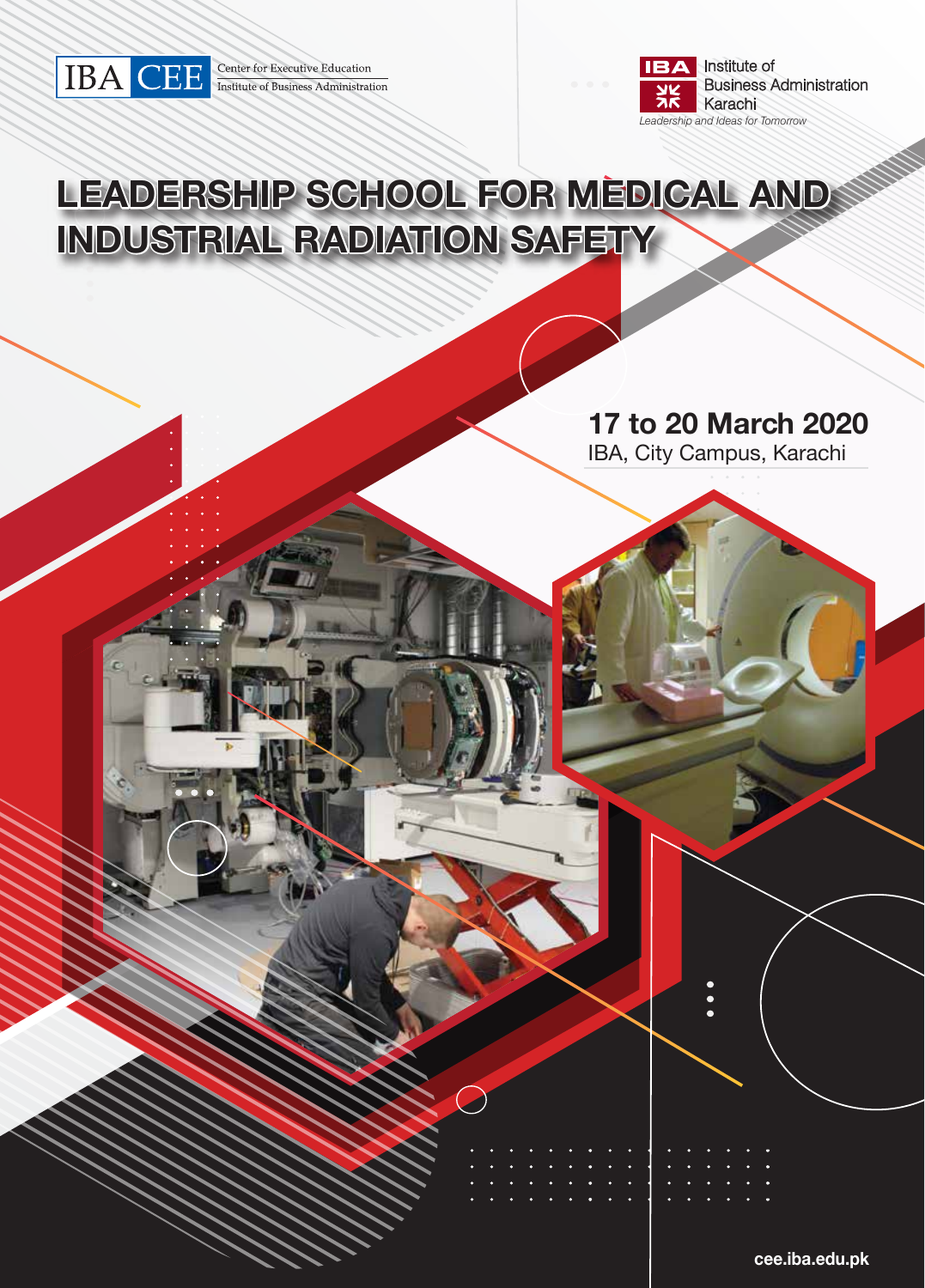In Pakistan a large number (table 1) of radiation equipment are used in various applications such as nuclear medicine, radiotherapy, industrial radiography, scanning, oil well logging, etc. Unfortunately, the safety awareness, safety culture and the leadership for safety to manage such high risks radiation sources need major improvements both within these medical facilitates, industrial units and source owners. It is important to have in depth understanding about the safety aspects of these radiation sources. Because the nature of radiation sources and its properties are very unique, one cannot see, feel or smell the radiation but it can cause damage to human life, property and environment. However, due its benefits to society the use of these radiation sources have increased manifold in recent past in every aspect of life.

According to IAEA Report over the last decades more than 3000 patients have been affected by radiotherapy incidents and accidents all over the world. Radiation accidents involving medical uses have accounted for more deaths and early acute health effects than any other type of radiation accident, including accidents at nuclear facilities. These accidents do not only affect patients directly (e.g. harm and death), but might also undermine the public's confidence in the treatment. According to the IAEA report the root causes of these accidents were poor leadership for safety, weak safety culture, poor training and qualifications of personnel and poor-quality management systems within the operators and at the facility.

Table 1.0 Provide details about type of radiation facilities and number of registered facilities and workers with PNRA. (Source: PNRA Annual Report 2018)

| S. No. | <b>Type of Radiation Facility</b>                                       | Licensed<br><b>Facilities</b> | Registered<br><b>Radiation Workers</b> |
|--------|-------------------------------------------------------------------------|-------------------------------|----------------------------------------|
| 1.     | Nuclear Medicine, Radiotherapy, Cardiology and other medical Facilities | 87                            | 2634                                   |
| 2.     | Diagnostic X-ray Facilities including Dental Radiology                  |                               | 7863                                   |
| 3.     | Industrial Facilities including Industrial Radiography, Nuclear Gauges, | 191                           | 2104                                   |
|        | Oil Well Logging, Irradiators, Analyzers, etc.                          |                               |                                        |
| 4.     | <b>Educational and Research Institutes</b>                              | 71                            | 405                                    |
| 5.     | Importers of Radiation Generators and Sources                           | 133                           | 289                                    |
| 6.     | Other (Scanners, Service Providers and Manufacturers)                   | 183                           | 709                                    |

#### **Objectives of the Leadership School for Safety**

To train and groom future medical and industrial radiation safety leaders. To improve the safety and the financial bottom line of all medical and radiation facilities in Pakistan. To achieve these objectives IBA has decided to offer the Leadership School for Medical and Industrial Safety to fill the gap in this very important and growing area in Pakistan. This leadership school will provide you an opportunity to understand and apply leadership for safety and safety culture concepts developed by International Atomic Energy Agency (IAEA, Vienna). The School will provide you an opportunity to learn about most useful and relevant radiation safety concepts and learn leadership for safety tools and skills. The school will equip you with the knowledge and techniques to view safety from a new dimension, which will be rewarding for you and benefit your organization and team.

#### **Who Should Attend?**

This four (4) days school is designed for nuclear physicians, radiation therapist, and medical physicists from middle and operational levels positions, Radiation protection officers, health and safety managers within industries, medical physicists, radiation facility managers and relevant professionals from private and government departments. If you are such a professional this school is for you to develop your leadership skills.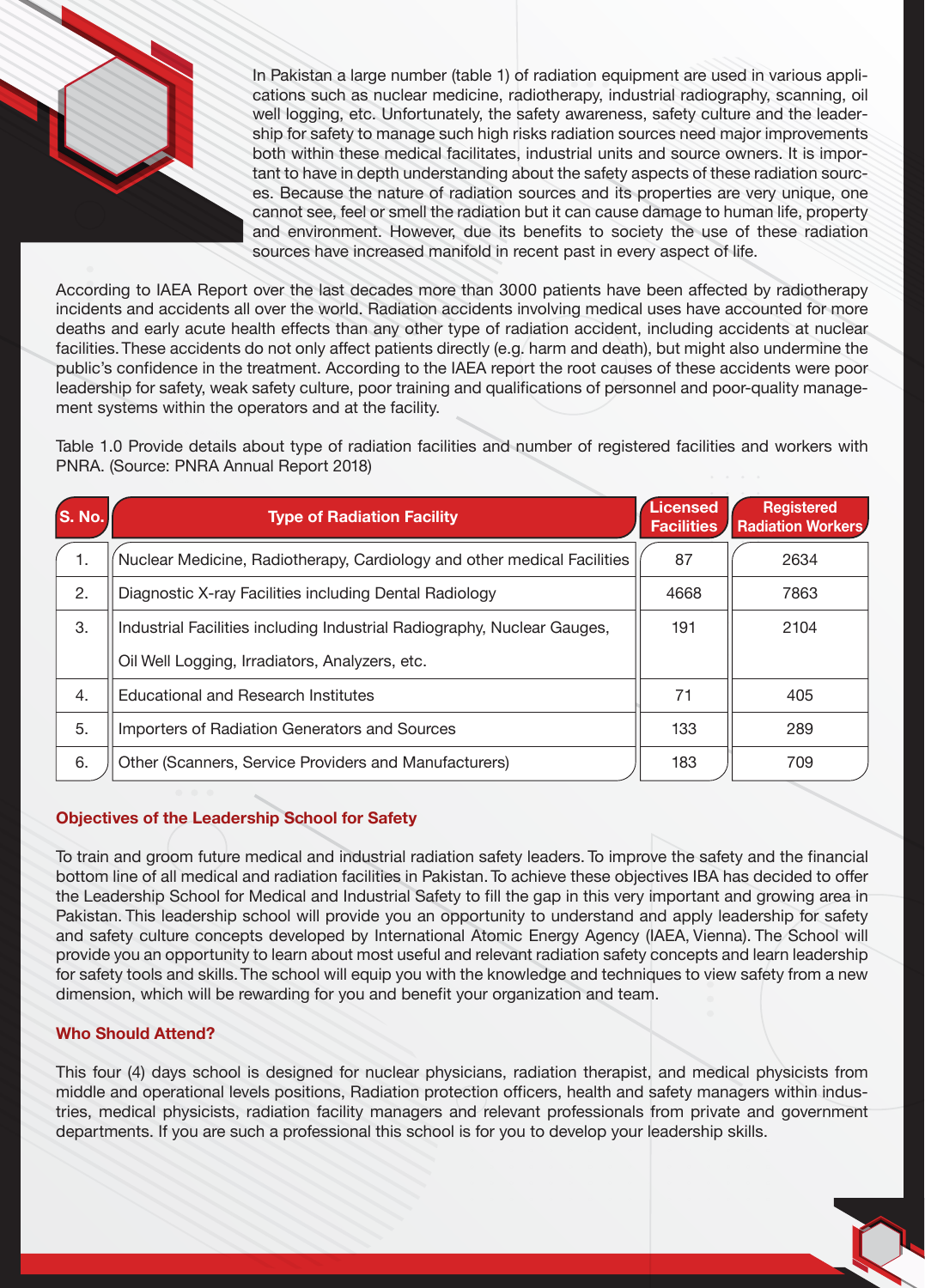#### **Target Organizations:**

| <b>Medical</b>      | <b>Industrial</b>      | <b>Other</b>                             |  |  |
|---------------------|------------------------|------------------------------------------|--|--|
| Radiotherapy        | Nondestructive Testing | 1. Service Providers & HSE Organizations |  |  |
| 2. Radiology        | 2. Well Logging        | 2. Government Bodies                     |  |  |
| 3. Nuclear Medicine | 3. Nuclear Gauge       | 3. Isotope Production                    |  |  |
|                     | 4. Scanners            | 4. Irradiators                           |  |  |
|                     |                        | 5. R&D and Academics                     |  |  |

#### **Key Topics:**

- 1. Basic radiation physics and radiation protection
- 2. Radiation accidents (domestic and international cases)
- 3. Regulatory framework and IAEA standards for radiation safety
- 4. IAEA safety standard for leadership and management for safety
- 5. Leadership tools for safety
- 6. Safety culture behaviors in the organization
- 7. Field visits and observations in field
- 8. HTO and Systemic Approach for safety
- 9. Leadership to manage Safety vs Production
- 10. Signs of declining Safety culture by examining workplace environment.

#### **School Practical and Applied Approach (Learning by doing)**

- 1. Games and exercise
- 2. Case studies and role play
- 3. Group activities
- 4. Field visits
- 5. Presentation and guest speaker sessions(by Pakistan Nuclear Regulatory Authority Experts)

#### **What is Leadership for Safety?**

- 1. Leader for safety focuses on the fact that safety is the top priority in every action.
- 2. Leader for safety communicates openly and calmly with others during normal daily work and during crisis situation.
- 3. Leader for safety thinks and acts outside of the box when procedures fails.
- 4. Leader for safety supports and practices safety culture values, attitudes and behaviours in their organization.
- 5. Leader for safety respects and follows the procedures during all activities and operations.
- 6. Leader for safety always encourages questioning attitudes, values and behaviours within the team.
- 7. Leader for safety keeps the interests and welfare of his or her team and people in organization above his or her own interests.

#### **Faculty Profile:**

#### **Dr. Nasir Afghan**

(Workshop Director)

In Nov 2019 Dr. Afghan was a team member of IAEA mission to conduct the IAEA Regional School of Nuclear and Radiological Leadership for Safety, 11-22 November 2019, Rabat, Morocco. In May 2019 Dr. Afghan was part of IAEA expert team to conduct the IAEA Regional School of Nuclear and Radiological Leadership for Safety in Ankara, Turkey. In July 2019 Dr. Afghan was also part of the IAEA mission to conduct the IAEA School of Nuclear and Radiological Leadership for Safety in Islamabad, Pakistan for PNRA and PAEC staff members. In May 2017, Dr. Afghan was invited by IAEA to be the lead expert and program facilitator for the Leadership School at International Atomic Energy Agency (IAEA), Vienna Austria. He conducted the pilot Leadership School for Nuclear and Radiation safety in Oct 2017 at IAEA Vienna, Austria.